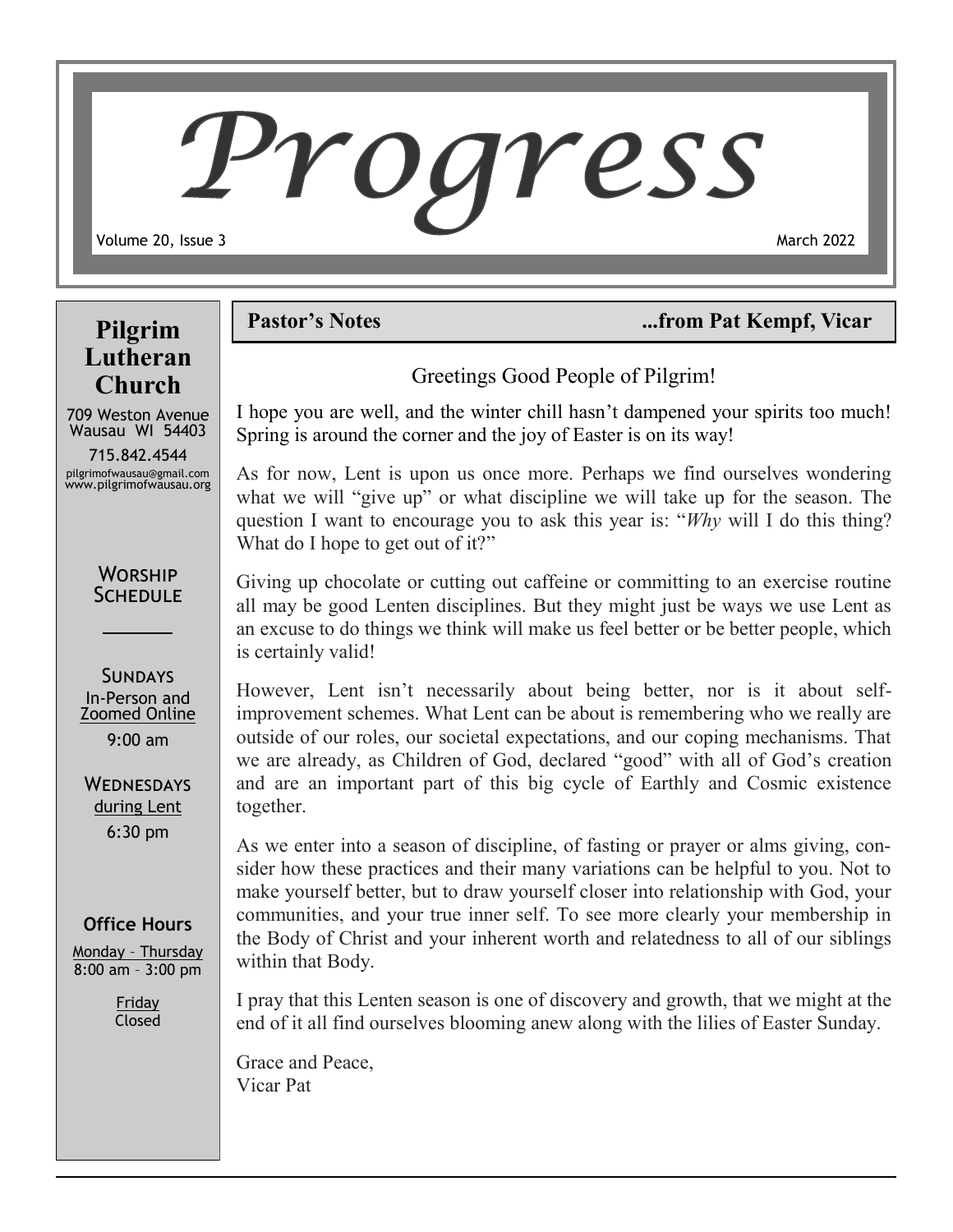# Lenten Focus: Supporting Local Afghani Refugees

Last year during Lent, Pilgrims supported Lutheran World Relief by donating items for health care kits. This year, focus will be on our new neighbors, Afghani refugees. After decades of violence and persecution, nearly 668,000 Afghanis fled their country in 2021. For those who relocated to our area, support is needed in various ways. At Pilgrim, we will be collecting monetary donations to help provide them with some of their basic needs. Please note "refugee support" on your offerings. Below is information provided by Jeff Kessel regarding the local efforts underway, including other ways that you can be involved.

By now most of you, if not all, have learned that some refugees from Afghanistan have settled in Wausau. I drove one of the refugees to a job training session at the Marathon County Job Center on Feb. 16. I sat in on the session and observed eight men work very hard on their mission to find jobs in our community. There are some local employers that are spearheading the hiring process and already have made job offers to some of the refugees.

The refugee resettlement effort in Wausau is being led by two organizations. One is New Beginnings for Refugees, a local volunteer organization started by Pastor Rebecca Voss of First United Methodist Church. The

# ASH WEDNESDAY SERVICE

**March 2 at 6:30 pm** Worship with Imposition of Ashes

If you will be joining worship by Zoom and would like to receive ashes, stop by the church and pick up individual cups with ashes, which you may apply at home during the service. Also, on the day of worship, individual cups will be available for those attending who would prefer to administer ashes from their seats.

# MID-WEEK LENTEN SERVICES

### **Wednesdays, March 9 - April 6 Worship Services at 6:30 p.m.**

Over the five weeks of Lent, we'll take a journey together through the book of Job during our midweek services. We'll walk with Job through his time of trial to discover where God is in our suffering, how we respond to the suffering of others, and how faith can actually be strengthened through our questions and doubts. While we will explore the book of Job, we'll journey towards the Cross and Resurrection on Easter.

All mid-week Lenten services will be in-person at the church and Zoomed live. A Zoom link will be emailed to members on the day of the worship service.

other is the Ethiopian Community Development Council (ECDC), a US organization involved in resettling refugees in 17 sites nationwide. ECDC now has a local office.

The refugees, New Beginnings, and ECDC need our help because more refugees are on their way. So far close to 30 refugees have arrived in Wausau; the first two families arrived on Dec. 29th. I've read that we can expect 50 - 60 more refugees over the next 7 months or so.

New Beginnings for Refugees is asking for help in the form of volunteer opportunities, gift card donations, monetary donations, and material donations. There is a great need for material donations. New Beginnings has a website, [newbeginningswi.org.](http://newbeginningswi.org/) Please check it out for a lot more information.

ECDC has started a program where teams are formed to cosponsor a family. The ECDC web site is not user friendly and so I'm trying to get more contact information on cosponsorship.

Delores and I have started to volunteer with New Beginnings. If you have any questions, please call us, email us, or talk to us after worship and we will try to help.

Jeff Kessel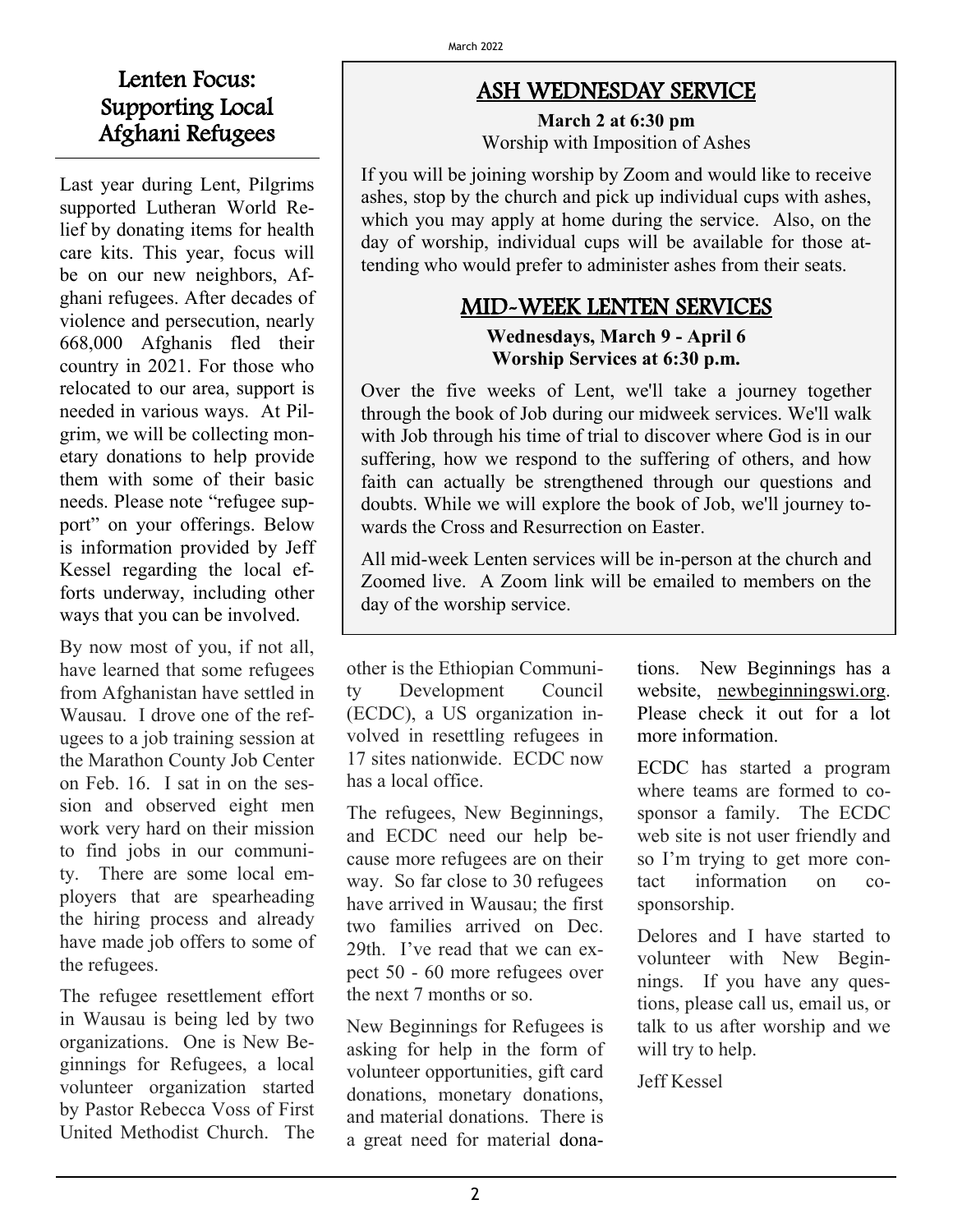March 2022

# Make a joyful noise!

# "Those who sing, pray twice."

~ St. Augustine

I was surprised when I was doing a little prep reading for this article to learn about the great change in the racial and ethnic background of those who identify themselves as Christian. In the 1950s, when I was growing up, 2/3 of the people who identified as Christian lived in Europe and North America. Now, in the 21<sup>st</sup> century, 2/3 of people who identify as Christian live primarily in Central and South America and Africa!

I decided it was time for me to learn more about the hymns that are in our ELW that were originally written in Spanish. Some of the hymns I talk about in this article are familiar to our congregation and some aren't. Even those that aren't familiar to us are easy to like because of their almost magical combination of melody and words. These are hymns that draw us in; they aren't hymns that speak of God in some abstract and intellectual way. The God in these hymns is walking right beside us. I found more than twenty Spanish hymns in our ELW. When I read the words of these hymns I found two common themes—our relationship to God and our call to service.

One hymn, "Holy, Holy, Holy" ("Santo, Santo, Santo") captures the essence of awe and reverence found in our relationship with God.

> *Holy, holy, holy, my heart, my heart adores you. My heart is glad to say the words: You are holy God.*

In addition to showing awe and reverence, the words of the hymn are very personal and very emotional. "My heart, my heart adores you" is not about an intellectual relationship with God; it is about a very immediate relationship with him. It is a confession of our love for God.

The words of another hymn "God Extends an Invitation" have a similar feel. "Here we gather in thanksgiving and we offer all our living. Here the feast of life is spread; here the feast of life is spread." These are the kind of words we may use in thinking about a relationship with a close friend; "we offer all our living." We want to go out of our way to worship and honor God just as we want to go out of our way to honor our friends.

Also in keeping with the theme of an up close and personal relationship with God are these words from "United at the Table": "we will praise God for the love that invites all creation to dance." Think of how carefree, exuberant, and enthusiastic people are when they dance! Our relationship with God can be just as personal, immediate, carefree, and exuberant as the one described in these hymns.

The other primary theme I found in the Spanish hymns in the ELW is our commandment and our mission to take care of each other. Here are some of the words from "You Have Come Down to the Lakeshore".

> *You need my hands my exhaustion, working love for the rest of the weary a love that's willing to go on loving.*

> > *(Continued on page 4)*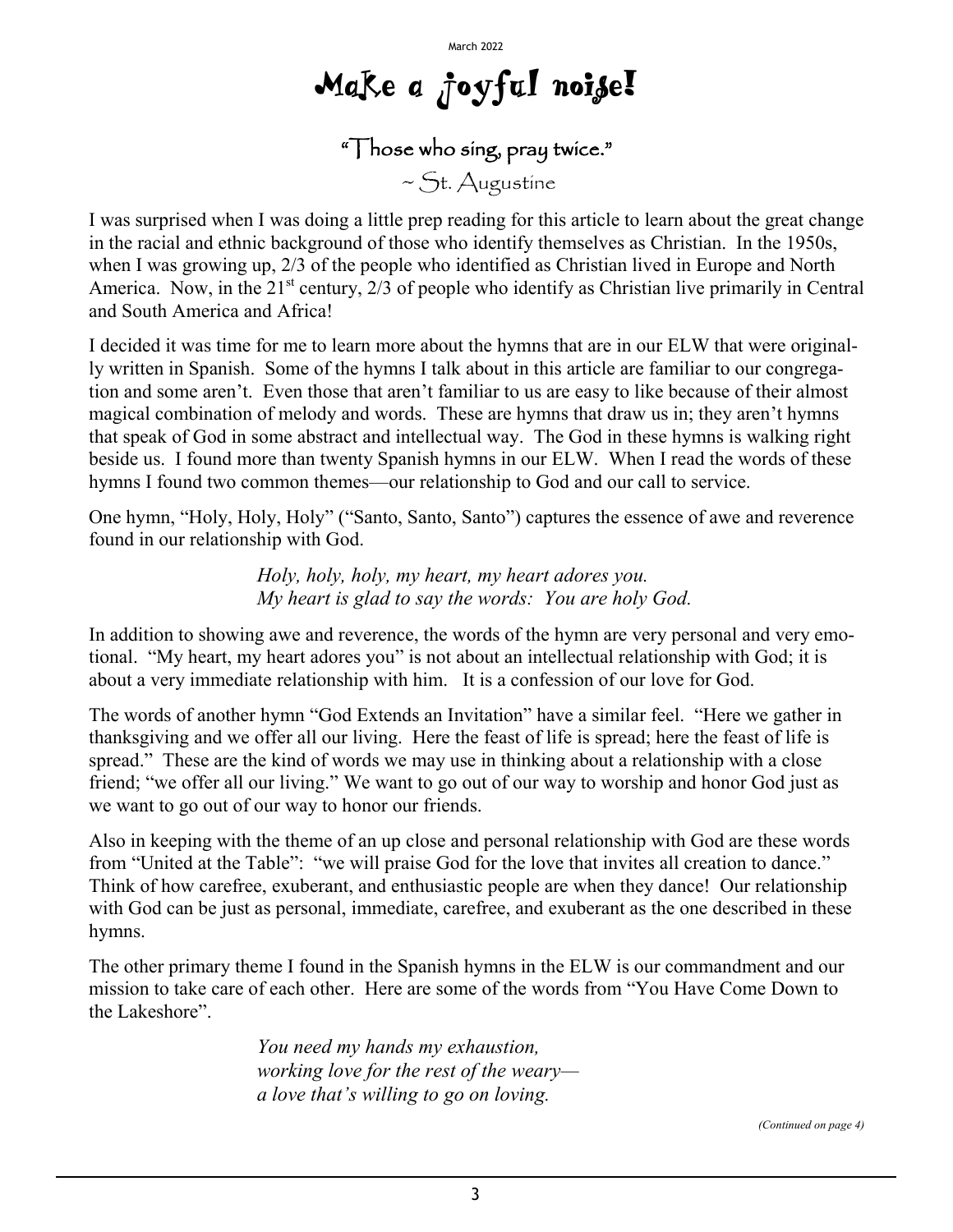The refrain of this hymn puts our call in very personal words. It's not a demand, it's an invitation.

*Sweet Lord, you have looked into my eyes; kindly smiling, you've called out my name.*

We accept the invitation.

*On the sand I have abandoned my small boat; now with you, I will seek other seas.*

We accept the invitation because we understand taking care of each other is our human responsibility; it's not assigned to angels. "The Lord Now Sends Us Forth" puts this theme in very practical terms.

> *The Lord now sends us forth with hands to serve and give to make of all the earth a better place to live. The angels are not sent into our world of pain to do what we were meant to do in Jesus' name; that falls to you and me and all who are made free. Help us, O Lord, we pray, to do your will today.*

I can think of no better closing to this article than to pray the prayer from "The Lord Now Sends Us Forth". Help us, O Lord, we pray, to do your will today.

—Delores Kessel

# Turn Clocks Ahead

Sunday, March 13th



make time for prayer and reflection Baptism

On Sunday, March 20th, Vicar Pat will baptize Benjamin Trempe Simac, son of Frank and Rachel Simac.

# Save the Date!

WI River Valley Conference Women of the ELCA Spring Event

> Saturday, April 23rd  $8:00 - 1:00$

Our Saviour's Lutheran Church 300 Logan Street Merrill, WI

# New Member Sunday

On Sunday, March 27th, we will welcome Burt and Kay Palmer to the congregation.

# Crossways Camp

Camps are open for rentals! From families or small groups to long-awaited larger events. Crossways is currently booking for the 2022 calendar year. Rental options include day use or overnight stays with optional meal service. Crossways is grateful to be your place to gather. Learn more about various buildings to find which space fits your needs at:

CrosswaysCamps.org.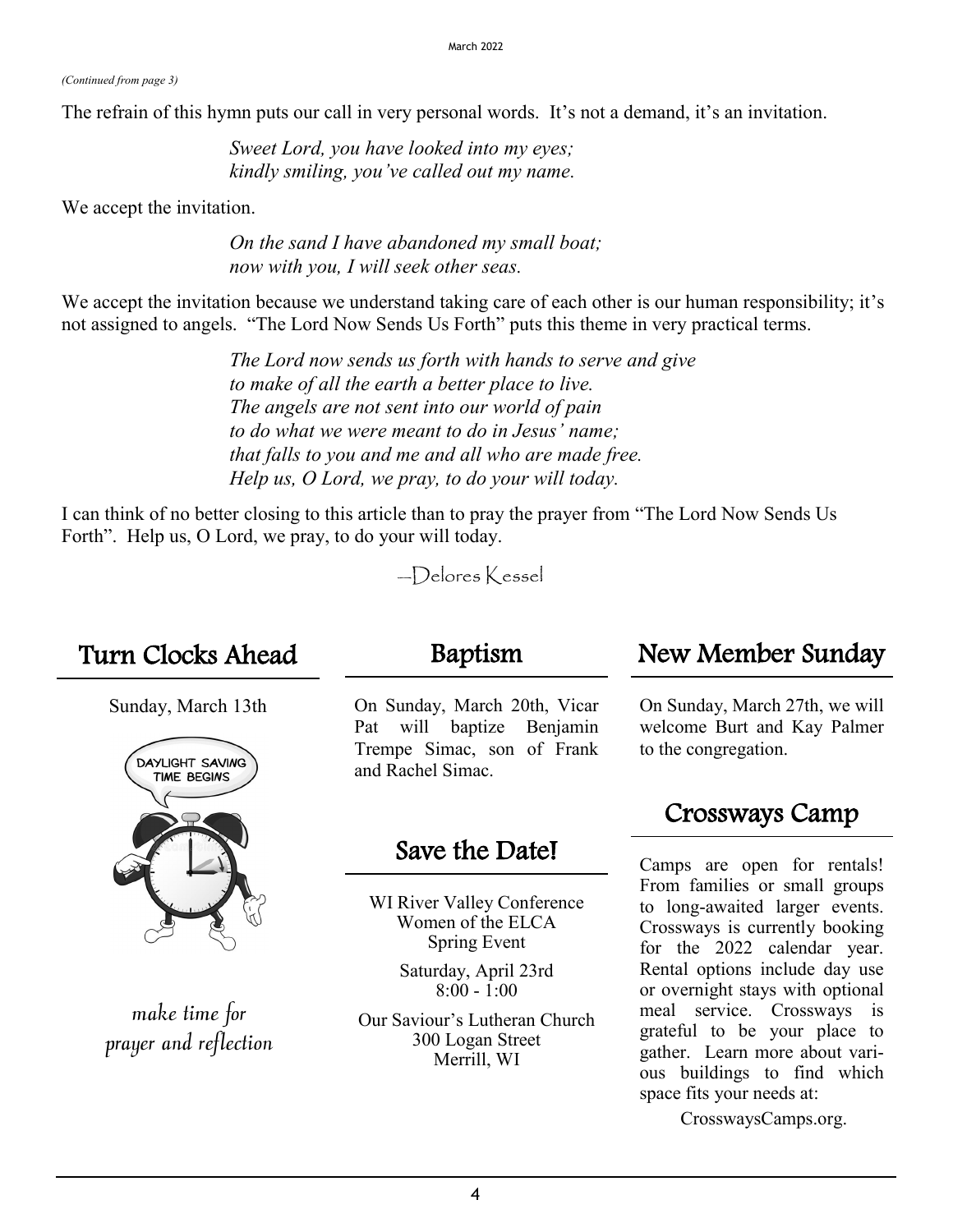### Men's Monthly Bible Study Breakfast at Eagle's Nest 2nd Thursday of the Month 7:30 a.m.

The next gathering for food and faith is March 10th. Contact Eugene Viegut (715-359-9895) if you are interested in joining or have questions.

# Women's Study Group Journeys with Angels

### Monthly Study Sessions

The next gatherings are:

Saturday March 12th, 9:00 a.m. (contact Shirley for information)

> Tuesday March 15th, 10:30 a.m. (contact Sue or Charlene)

### Weekly Prayer Circle Tuesdays 11:45 a.m.

If you would like to join the group, drop in. Or, if you would like to receive the weekly prayer list, contact the office.

### Recorded Worship Services Available Online

Are you unable to attend worship services in-person or on Zoom? You can watch a video recording of the weekly worship service at home through our website at www.pilgrimofwausau.org.

# Sermon Feedback Form

One of the ways that we Pilgrims will be supporting our intern, Vicar Pat, is to provide him with feedback on his sermons. A form is available at church and will also be made available to those of you viewing from home. Responses can be brief or lengthy. Use the back if necessary. This feedback loop will continue throughout the time that Vicar Pat is with us, so please complete a form periodically (monthly/quarterly).

Thank you.



Monday - Thursday 8 - 12 and 1 - 3

(Closed on Fridays)

Although closed on Fridays, Vicar Pat will be here (9 - 3), so the church will be open.

# **Family Updates**

#### **TRANSFER**

 Tim and Babs Wohlfahrt February 8, 2022 Mount Olive Lutheran Church Weston, WI

# shout OUT

- ☺ To the Werth family, for snow removal this month
- ☺ To Jim Lenselink for donating the paint that covers the walls in Fellowship Hall
- ☺ To the volunteers who helped put together the stewardship mailings, to all who have returned their completed forms, and to all who support and/or participate in Pilgrim's ministries
- ☺ To the card donor and card writers who brought a smile to our doorsteps on Valentines Day
- ☺ To those involved in Pilgrim's music ministry: Delores Kessel, our music coordinator; Norah Brown and Delores Kessel, our talented accompanists; Jim Lenselink, for directing the choir; Jean Trempe, Karen Larson, and Jim Lenselink, our weekly hymn leaders; the hymn pickers; and, to the choir members, who have resumed practice (with a few added people from St. Stephen's)
- ☺ To Vicar Pat, student intern and spiritual leader, for blessing this congregation with his gifts; and, recently, for supporting Greater Wausau Christian Services by being in rotation as a worship service leader at the Wausau area senior care facilities.
- ☺ To Eugene Viegut and Karen Larson, our Lay Eucharist Ministers, for bringing communion to those unable to attend services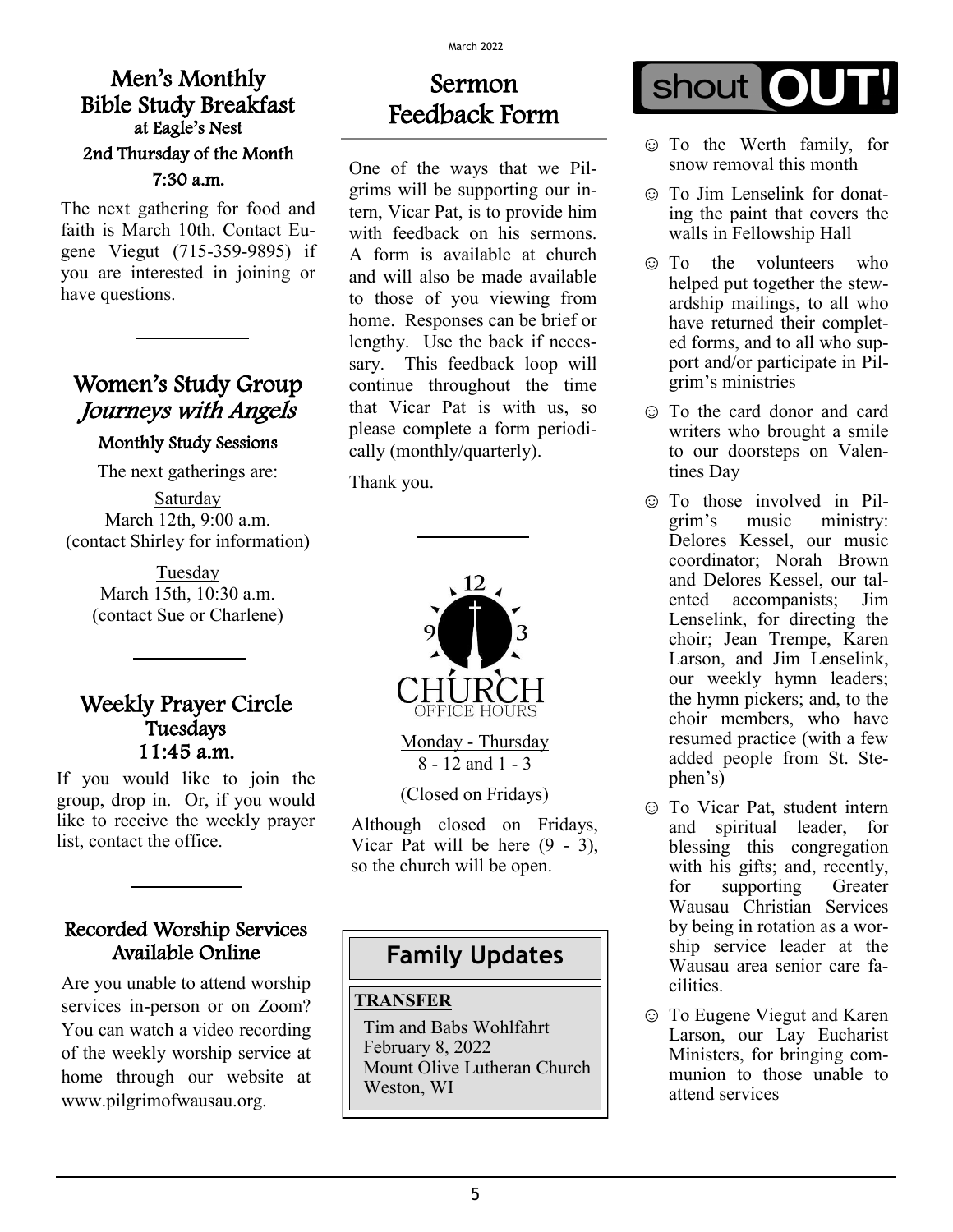### **MINUTES Regular Council Meeting February 8, 2022 (Unapproved)**

PRESENT IN PERSON: President Shirley Ecker, Vice President Jeanette Carlson, Secretary Jenni Zaitz, Treasurer Charlie Freiberg, Jeanne Wunsch, Eugene Viegut, Sue Koerten, Vicar Pat Kempf, Janet Williams, Charlene Buttner, Jim Lenselink, Barb Yeast and Jean Trempe.

MEETING CALLED TO OR-DER: Shirley Ecker called the meeting to order at 6:30 p.m. and Sue Koerten had devotions.

SECRETARY'S REPORT: (Jenni Zaitz) Minutes were reviewed from the January 18, 2022 Regular Council Meeting. Motion to accept the minutes by Koerten, Second by Wunsch. Motion carried.

TREASURER'S REPORT: (Charlie Freiberg): Reviewed the current finances. Our Income and Expense statement is showing a negative balance of \$4,400 which is a hard way to start the year but this follows a really strong December. Our heating expenses were over budget in January which is due to a 50% increase in heating costs over last year. A motion was made by Buttner to accept the Treasurers Reports, second by Viegut. Motion Carried.

VICE PRESIDENTS REPORT: (Jeanette Carlson) No Report

VICARS REPORT: (Vicar Patrick Kempf) Vicar Pat was very busy this past month completing his mid-point evaluations. He is still preaching at the care centers and most recently went to Mount View and took Norah with him. He has been checking out resources for Lent. The ELCA has

a overall theme for Lent of "Prayer". While working with a couple of new members and having them complete the "New Member Application" he felt that the form was not very inviting and renaming the form may make it seem "friendlier". A motion was made by Koerten to change the name of the "New Member Application" to "New Member Form", second by Wunsch. Motion carried. Vicar will discuss with them setting a date to join the church. We will have a Welcome Coffee that Sunday.

PRESIDENT'S REPORT: (Shirley Ecker) The Intern/ Collaborative learning application that was used for Vicar Pat was updated and sent to Luther Seminary, January 2022. Intern interviews will be February 17- 18, 2022, and February 21-23, 2022. Interviews will be completed by Delores Kessel, Eugene Viegut and Shirley Ecker. Pastor Erik Olson will continue to be the supervising pastor. The Synod Assembly will be May 13-14, 2022. This years theme is "To Live Among Gods Faithful People". This years Synod Assembly service project will be partnering with "Sleep in Heavenly Peace" a non-profit committed to making sure no child has to sleep on the floor. They will be building twenty twin sized beds, costing \$250 each. Volunteers to make the beds and donations of twin size sheets, comforters and pillows are needed. We may need to change our bi-laws to include a term for the Internship Committee, a 3 year term is suggested. One former Church Council member is needed to complete the 2023 Nominating Committee. The City of Wausau has asked to use Fellowship Hall for the 2022 Elections. Elections will be held February  $15^{th}$ , April  $5^{th}$ , August 9<sup>th</sup> and November 8<sup>th</sup>. A motion

to allow the City of Wausau to use Fellowship Hall for the 2022 elections was made by Koerten, second by Viegut. Motion carried.

WORSHIP COMMITTEE RE-PORT: (Sue Koerten) A committee meeting was held on January 27, 2022. They have been planning for Lent-Easter. Wednesday evening services will be held at 6:30 p.m. and Holden Evening Prayer will be used. The congregation is encouraged to choose hymns for Lent-Easter like was done for Advent-Christmas, which was well received. Forms are in the lounge area and should be turned in by February 15. The worship Committee recommended designating the Wednesday evening offerings to go to the " New Beginnings for Afghan Refugees in the Wausau Area" but Wednesday offerings are considered regular offerings. The Special Offering envelopes can be used to donate to the Afghan Refugees. A motion was made by Koerten to designate special offerings to the Afghan Refugees through lent, second by Buttner. Motion carried. The Worship Committee would like to purchase 20 copies and 1 accompanist copy of" All Creatures Sing" (ACS) supplement book for the choir to use. A motion was made by Koerten to purchase "All Creatures Sing" supplement books for the choir using \$150.00 from the music budget and taking the remaining balance from Script funds, second by Freiberg. Easter flower order forms are in the lounge area and due by Sunday, February 27. Discussion of disposing of the upright piano that is in the Fellowship Hall. We would first try to find out where it came from.

BUILDING AND GROUNDS TEAM: (Eugene Viegut) The Fellowship Hall has been painted.

*(Continued on page 7)*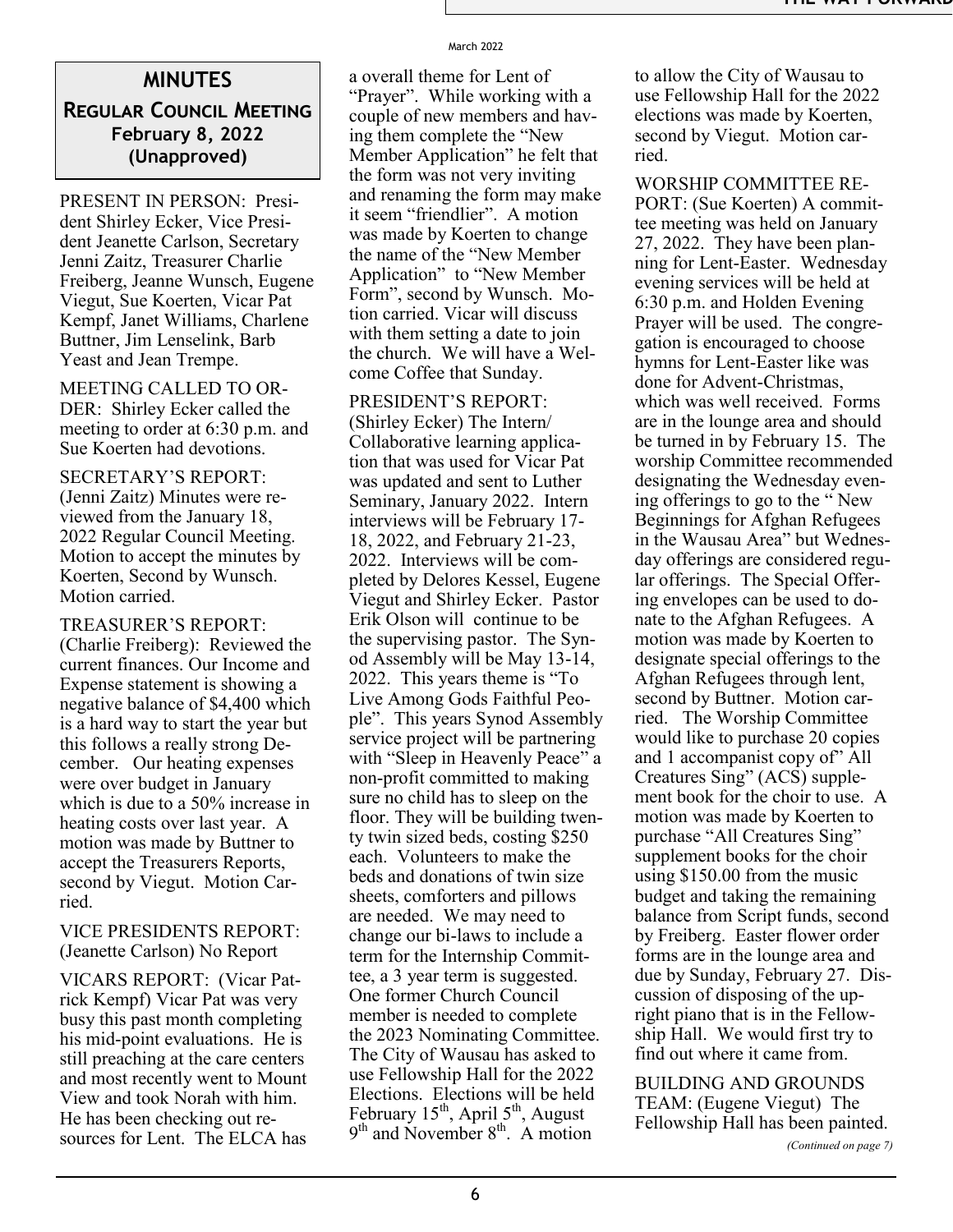Discussion on painting the entry and ceilings. It would cost \$1800 in labor and \$300.00 in paint to paint the entry and \$400.00 in labor and \$70.00 in paint to paint the ceiling. A motion was made by Viegut to use CFC rent money to paint the entry, second by Carlson. Motion Carried. A motion was made by Buttner, to use CFC rent money to paint the ceilings, second by Koerten. Motion carried.

EVANGELISM: (Jeanne Wunsch) The Evangelism Committee raised \$438.00 to purchase gift cards to be donated to the Food Pantries at Wausau East and Wausau West additional funds were donated from the Script fund to increase the donation to \$1000.00. A motion was made by Wunsch to add funds from the script program to the \$438.00 raised by the Evangelism Committee to make the total donation \$1000.00, second by Freiberg. Motion carried. Care packages were packed and send to our 3 students that are away at college. The Angel study is still going well.

#### BLESSINGS THAT GIVE HOPE: (Jeanne Wunsch) No Report

CHURCH AND SOCIETY: (Charlene Buttner) No Report

LIFE & GROWTH: (Janet Williams) No Report

STEWARDSHIP: (Jim Lenselink) This committee will consist of Jim Lenselink, Charlie Freiberg, Shirley Ecker, Frank Koerten, Eugene Viegut and Jean Trempe.

CHILDREN & YOUTH: (Barb Yeast) Members are needed for this committee. Please contact Barb if you are interested in being a part of this committee.

NEW BUISNESS: Tim and Babs

Wohlfahrt have requested to transfer their membership to Mount Olive Lutheran Church where they have family members. A motion was made by Freiberg to accept with regret the transfer of membership to Mount Olive for Tim and Babs Wohlfahrt, second by Wunsch. Motion carried. The vicar housing allowance must be approved annually. A motion was made by Ecker to allow a vicar housing allowance of \$850.00 per month, second by Koerten. Motion carried. Progress articles are due February 18, 2022.

ADJOURN: At 7:40 p.m. a motion was made by Wunsch, Second by Viegut to adjourn the meeting. Motion carried. The meeting closed with the Lord's Prayer. The next meeting will be at 6:30 p.m. on Tuesday, March 8, 2022. Jeanne Wunsch has devotions.

Respectfully submitted, Jenni Zaitz, Secretary

### **MINUTES**

**Annual Congregational Meeting January 30, 2022 (Unapproved)**

Council Present: President Jean Trempe, Vice President Shirley Ecker, Treasurer Charles Freiberg, Secretary Jenni Zaitz, Vicar Patrick Kempf, Eugene Viegut, Charlene Buttner, Jeanne Wunsch, Sue Koerten and Janet Williams.

Congregation Present: Mollie Augustine, Connie Brandenburg, Larry Brandenburg, Jason Brown, Kathy Brown, Norah Brown, Tom Brown, Jeanette Carlson, Dale Clark, Chris Ecker, Katie Ecker, Terra Ecker, Randy Ecker, Chris Freiberg, Cathy Gottschalk, Delores Kessel, Jeff Kessel,

Frank Koerten, Karen Larson, Jim Lenselink, Hannah Newman, Nathan Stromme, John Trempe, Lila Viegut, Dennis Wunsch, and Barbara Yeast.

- 1. Meeting called to order by President Jean Trempe at 10:00 a.m. Jean Trempe thanked the congregation for all of their support over the last 6 years and talked about all of the firsts that happened during her time as president.
- 2. Vicar Pat said an opening prayer.
- 3. Receive/Approve the Minutes of previous annual meeting (January 31, 2021). Motion by Jeanette Carlson to accept the minutes of the previous Annual Meeting, January 31, 2021, Second by Delores Kessel. Motion carried.
- 4. Receive/Approve the reports of the congregational Leadership. Motion by Sue Koerten that we accept with gratitude the reports of our congregational leaders as printed, accept the official acts of the congregational council during the year of 2021 and extend our thanks to them for the faithfulness and dedication they have given these tasks, second by Connie Brandenburg. Motion carried.
- 5. Jeanette Carlson and Karen Larson audited the books of Pilgrim Lutheran Church and found them to be in good order. Shirley Ecker made a motion to accept the Auditors Report of Pilgrim Lutheran Church as presented, second by Dale Clark. Motion carried.
- 6. The proposed budget was presented by Treasurer Charlie Freiberg. Motion made by Jeff Kessel to accept the budget for 2022 as prepared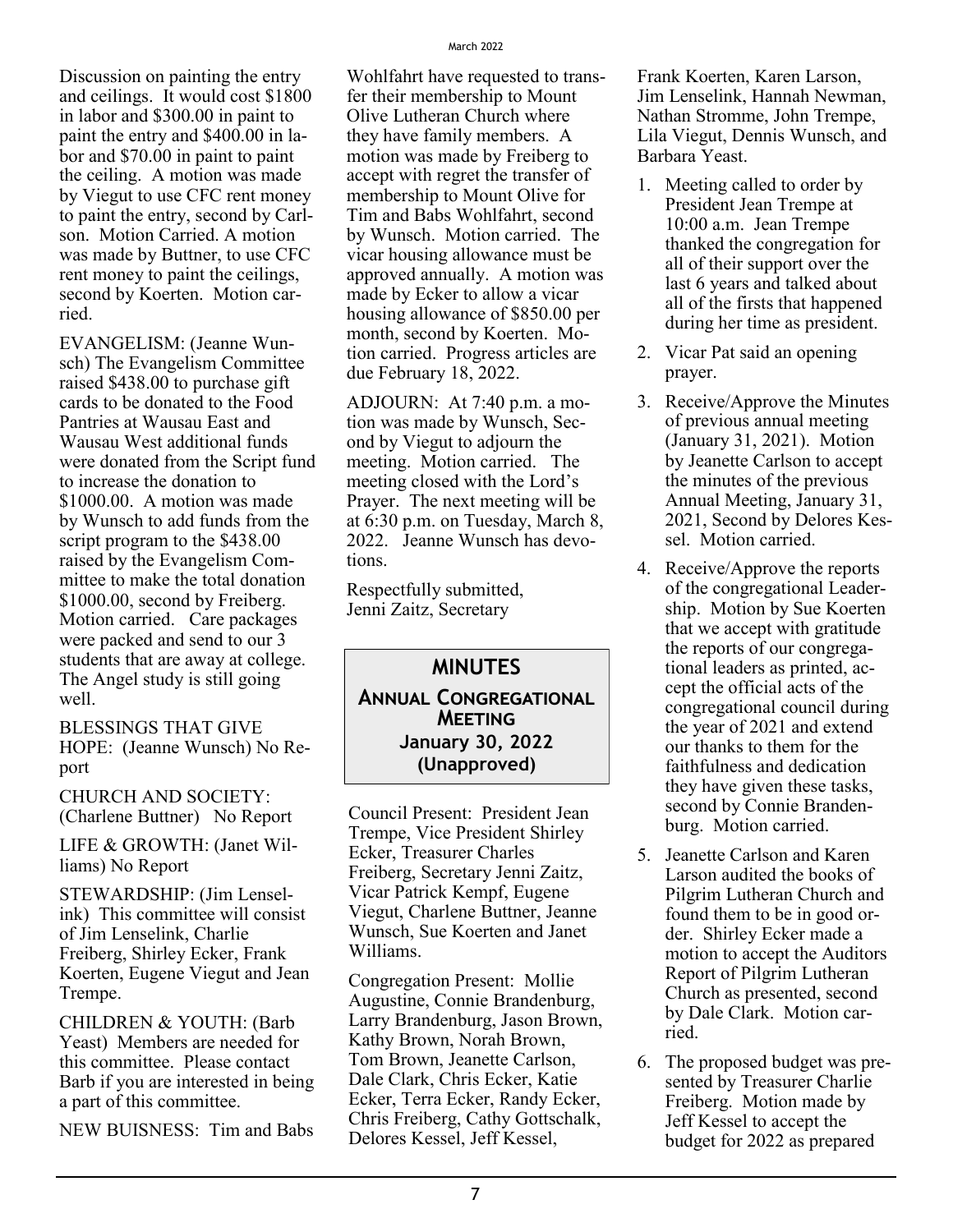by the Budget Committee and approved by the Church Council, second by Charlene Buttner. Motion carried.

7. Report of the Nominating Committee comprised of Cathy Gottschalk, Mollie Augustine, Katie Ecker and Terra Ecker was presented. President Shirley Ecker (Beginning her first year of her second term ending January 2025, (moving from Vice-President to President); Vice President Jeanette Carlson (Beginning her first year of her first term ending January 2025); Treasurer Charlie Freiberg (beginning his third year of his first year term ending January 2023); Secretary Jenni Zaitz (beginning her second year of her first term ending January 2024); Building and Grounds Mission Team Eugene Viegut (Beginning his second year of his second term ending January 2023); Children and Youth Mission Team Barb Yeast (beginning her first year of her first term ending January 2025); Church and Society Mission Team Charlene Buttner (beginning her second year of her first term ending January 2024); Evangelism Mission Team Jeanne Wunsch (beginning the third year of her second term ending January 2023); Life and Growth Mission Team Janet Williams (beginning the second year of her first term ending January 2024); Stewardship Mission Team Jim Lenselink (beginning his first year of his first term ending January 2025); Worship Mission Team Sue Koerten (beginning her third year of her first term ending January 2023). Jeff Kessel as our delegate for the Homme Home

annual Meeting. Larry Brandenburg to serve as Endowment Fund Committee member.

- 8. BE IT RESOLVED, that we accept the ballot of the Nominating Committee with any nominations from the floor. Three announcements were made to the floor for further nominations, with none brought forward. A motion was made by Jeff Kessel to accept by unanimous consent the nominations of the Nominating Committee, second by Karen Larson. Motion carried.
- 9. Election of the 2023 Nominating Committee was presented. The committee will consist of 2 members at large, Katie Ecker and Terra Ecker who have accepted another term and former council member, Jean Trempe. A motion was made by Delores Kessel, second by Charlie Freiberg to allow the council to find a  $4<sup>th</sup>$ member. Motion carried. A motion was made by Shirley Ecker, second by Terra Ecker to accept Katie Ecker, Terra Ecker and Jean Trempe to the Nominating Committee. Motion carried.
- 10. Shirley and Randy Ecker have volunteered to be delegates to the Synod assembly. Motion by Charlene Buttner, second by Jeanette Carlson to accept Shirley and Randy Ecker to represent Pilgrim at the Synod Conference. Motion carried.
- 11. Linda Konkel has volunteered as representative of Pilgrim to the Wisconsin River Valley Conference Annual Meeting. Sue Koerten made a motion to accept Linda Konkel as Pilgrim Lutheran's representative, second by Katie Ecker. Motion carried.
- 12. New Business: St. Stephen's church has lost their pastor and there have been conversations between council members from St. Stephens and Pilgrim to possibly share a pastor at some point. If this were to happen both churches would keep their own identity. We currently have combined confirmation classes with the students from St. Stephens and Pilgrim and may work with them to do some combining of choirs also. The choir at Pilgrim Lutheran invited the choir members of St. Stephens to come to a choir rehearsal and one member attended. The synod has asked Pilgrim to move forward with their interview process for finding a new Vicar to replace Vicar Pat when his term is finished. Shirley Ecker, Delores Kessel and Eugene Viegut will be conducting the interviews. Pastor Erik from First English will continue to supervise. The Fellowship Hall is in the process of being updated. A motion of "Congratulations" to Jean Trempe was made by Charlie Freiberg.
- 13. Old Business
- 14. Benediction and Doxology

Motion made by Shirley Ecker to adjourn the meeting at 10:39 a.m., second by Terra Ecker. Motion carried. The meeting concluded with the Benediction and singing of the Doxology.

Respectfully submitted, Jenni Zaitz, Secretary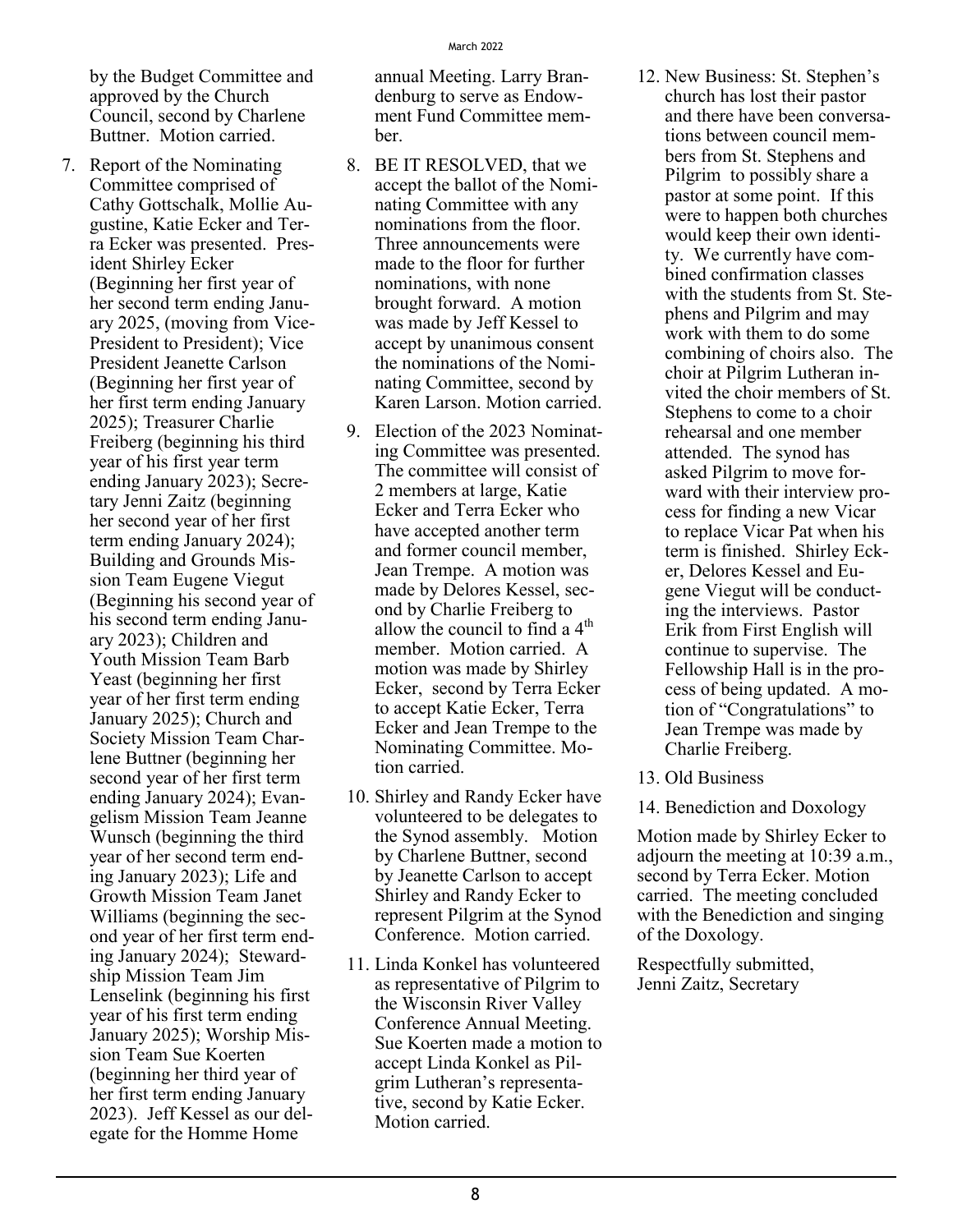# March

| <b>Sunday</b>                                               | <b>Monday</b>                                        | <b>Tuesday</b>                                                                                                                                                                         | <b>Wednesday</b>                                                                                                                   | <b>Thursday</b>                                           | <b>Friday</b>    | <b>Saturday</b>                                          |
|-------------------------------------------------------------|------------------------------------------------------|----------------------------------------------------------------------------------------------------------------------------------------------------------------------------------------|------------------------------------------------------------------------------------------------------------------------------------|-----------------------------------------------------------|------------------|----------------------------------------------------------|
|                                                             |                                                      | 1<br>9:00 Pastors'<br><b>Breakfast</b><br>11:45 Prayer Circle<br>1:00 Vicar/Sup.<br>Meeting                                                                                            | <b>2 ASH WEDNESDAY</b><br>6:30 Worship<br>7:00 Choir                                                                               | $\overline{\mathbf{3}}$                                   | 4                | 5                                                        |
| 6<br>7:45 Evangelism<br><b>Team Meeting</b><br>9:00 Worship | 7                                                    | 8<br>9:00 Pastors'<br><b>Breakfast</b><br>11:45 Prayer Circle<br>1:00 Pastors' Text<br>Study<br>6:30 Council Mtg.                                                                      | 9<br><b>LENT</b><br>9:00 Busy Bee<br>Quilters<br>9:45<br>6:30 Worship<br>7:00 Choir                                                | 10<br>7:30 Men's Bible<br>Study at Eagle's<br><b>Nest</b> | 11               | 12<br>9:00 Journeys<br>with Angels<br><b>Study Group</b> |
| 13<br>Daylight Savings<br>Time Begins<br>9:00 Worship       | 14                                                   | 15<br>9:00 Pastors'<br><b>Breakfast</b><br>10:30 Journeys<br>with Angels Study<br>Group<br>11:45 Prayer Circle<br>1:00 Vicar/Sup.<br>Meeting<br>$6:00 - 7:30$ GWCS<br>Meets at Pilgrim | <b>LENT</b><br>16<br>9:45 Vicar Pat at<br>Benedictine<br>10:45 Vicar Pat at<br><b>Colonial Manor</b><br>6:30 Worship<br>7:00 Choir | 17<br>9-12 WRV<br>Conference Mtg.                         | 18<br>Lay School | 19<br>Lay School                                         |
| 20<br>9:00 Worship;<br>Benjamin Simac<br><b>Baptism</b>     | 21<br>6:30 Southeast<br>Side Neighborhood<br>Meeting | 22<br>9:00 Pastors'<br><b>Breakfast</b><br>11:45 Prayer Circle<br>1:00 Pastors' Text<br>Study<br>5:30 Internship<br>Committee Mtg.                                                     | 23<br><b>LENT</b><br>3:00 Vicar Pat at<br>Wausau Manor<br>6:30 Worship<br>7:00 Choir                                               | 24                                                        | 25               | 26                                                       |
| <b>NEW MEMBER 28</b><br>27<br><b>SUNDAY</b><br>9:00 Worship |                                                      | 29<br>9:00 Pastors'<br><b>Breakfast</b><br>11:45 Prayer Circle<br>1:00 Vicar/Sup.<br>Meeting                                                                                           | <b>LENT</b><br>30<br>6:30 Worship<br>7:00 Choir                                                                                    | 31                                                        |                  |                                                          |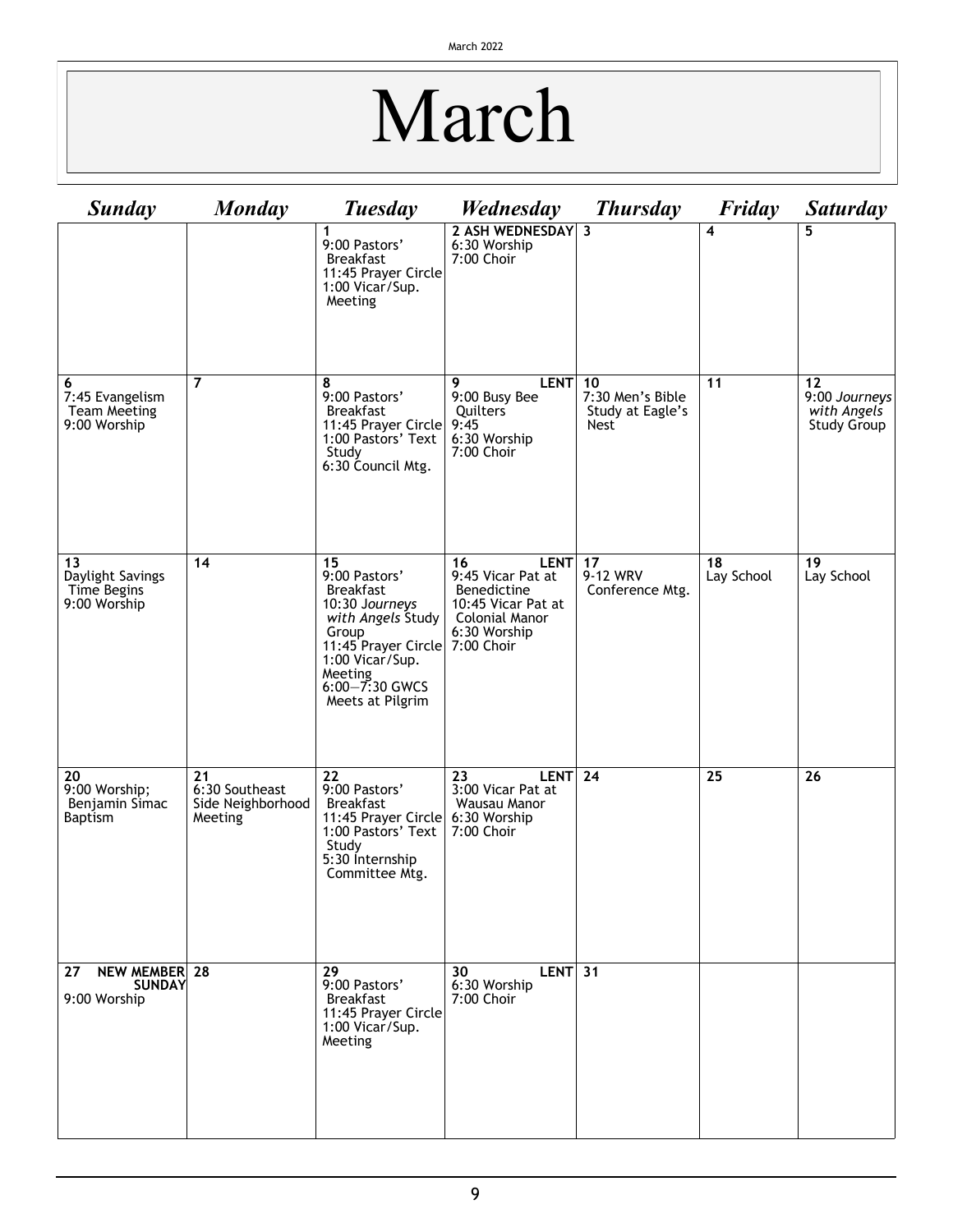

# **Happy Birthday from your Pilgrim family!**

| Sara Konkel       | 03/03 | Jacob Kislow          | 03/17 |
|-------------------|-------|-----------------------|-------|
| Shylo Moon        | 03/03 | <b>Michael Kislow</b> | 03/19 |
| Lynn Rueth        | 03/04 | Claire Laughlin       | 03/19 |
| Jimmer Yunek      | 03/05 | Larry Brandenburg     | 03/20 |
| Sonya Bergeth     | 03/07 | Patti Petersen        | 03/21 |
| John R. Schneider | 03/07 | <b>Brad Bartell</b>   | 03/25 |
| Mollie Augustine  | 03/10 | Jill Windorski        | 03/27 |
| Preston Meyer     | 03/13 | Katie Ecker           | 03/29 |
| Mary Dettmering   | 03/14 | Stan Myers            | 03/31 |

*On birthdays, we honor our beginnings and remember that in God's eyes, we have a place in this world that no one else has.*



# **Remember in Prayer...**

the following members of our Pilgrim family on their numbered day of the month

# **March**

|   | 1 Richard Boller       | 17 Sharon Butterbrodt |  |  |
|---|------------------------|-----------------------|--|--|
|   | 2 Connie Brandenburg   | 18 Charlene Buttner   |  |  |
| 3 | Jenna Brandenburg      | 19 Jeanette Carlson   |  |  |
| 4 | Larry Brandenburg      | 20 June Champagne     |  |  |
| 5 | Ann Brooks             | 21 Lois Christianson  |  |  |
| 6 | Annarose Brown         | 22 Dale Clark         |  |  |
| 7 | Deacon Brown           | 23 David Clemment     |  |  |
| 8 | Jackson Brown          | 24 Rachel Clemment    |  |  |
| 9 | Jason Brown            | 25 John Cravens       |  |  |
|   | 10 Julian Brown        | 26 Sara Cravens       |  |  |
|   | 11 Norah Brown         | 27 Guy Daniels        |  |  |
|   | 12 Oscar Brown         | 28 Tianna Daniels     |  |  |
|   | 13 Kathy Brown         | 29 Gary Dettmering    |  |  |
|   | 14 Tom Brown           | 30 Mary Dettmering    |  |  |
|   | 15 Julie Bukowski      | 31 Gabe Dinsd         |  |  |
|   | 16 Michael Butterbrodt |                       |  |  |

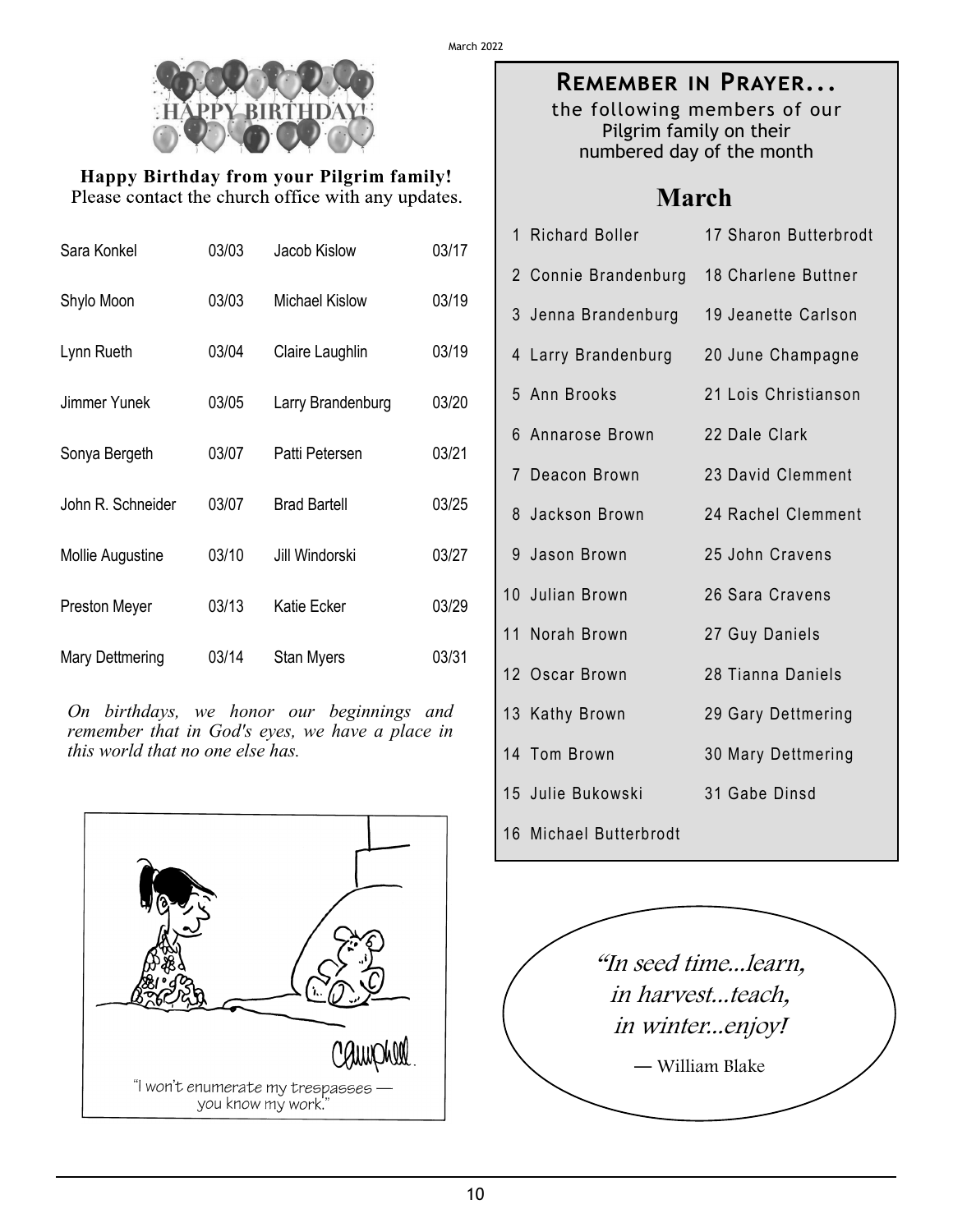# **Financial Information Update February 24, 2022**

A budget is a statement of faith. It is our way of saying this is what we believe God wants us to do. And we trust that God will provide.

### **Mortgage**

- \$ 82,769 Balance: 01/25/2022
- \$ 552 Principal Payment
- \$ 337 Interest Payment
- \$ 82,217 Balance: 02/24/2022

\$20,256 \$13,838 **Budget vs. Actual**

**Year-to-Date Revenue**

**Outstanding Bills** \$3,041 Total Bills

## **Those Pilgrims Unable to Attend Services**

Please remember the following Pilgrims who are not able to attend worship due to personal limitation. If you need their addresses, please contact the church office.

### **In Care Facilities**

Kathleen Huebner.................................................Mount View

### **In Their Homes**

Kathy Boehm John Schneider

Donald Mattke Stephen Williams

### **Prayer Shawls**

Do you know someone who needs prayer and a special word of encouragement? Consider extending the love of Jesus through a Circle of Women prayer shawl.

A cabinet in the lounge holds a variety of prayer shawls. Choose one to deliver to a person who needs a special, tangible reminder of God's love and presence. Sign the book to show that you have taken one, and use a prayer request form to add this person to the Prayer Circle list, if that is appropriate.

A wicker basket sits next to the cabinet. If you have extra yarn to donate, you may place it there to be used for other handcrafted shawls. Thank You!

#### **Shawls given to date… 265**

### **Participate in the Scrip Program and Support Pilgrim**

Put your regular household shopping dollars to work by purchasing gift cards at Pilgrim. Scrip-participating retailers sell gift cards to Pilgrim at a discount and you get the full face value of the gift card. Orders are taken periodically. For information, email or call the office at 715-842-4544

#### **Pilgrim Prayer Circle**

The Pilgrim Prayer Circle meets each Tuesday at 11:45 a.m. Everyone is invited to join either at church or a more convenient personal location. Call the church office for details about participation or to place a prayer request.

### **Thrivent Choice Program**

We are pleased to announce that Pilgrim Church receives funds through Thrivent Financial's Thrivent Choice program. By directing Choice Dollars, eligible Thrivent members can recommend which nonprofit organizations they feel should receive charitable grant funding from Thrivent. If you are an eligible member, please consider us when directing Choice Dollars. Call 800-847-4836 or visit [Thrivent.com/thriventchoice.](https://www.thrivent.com/thriventchoice/)